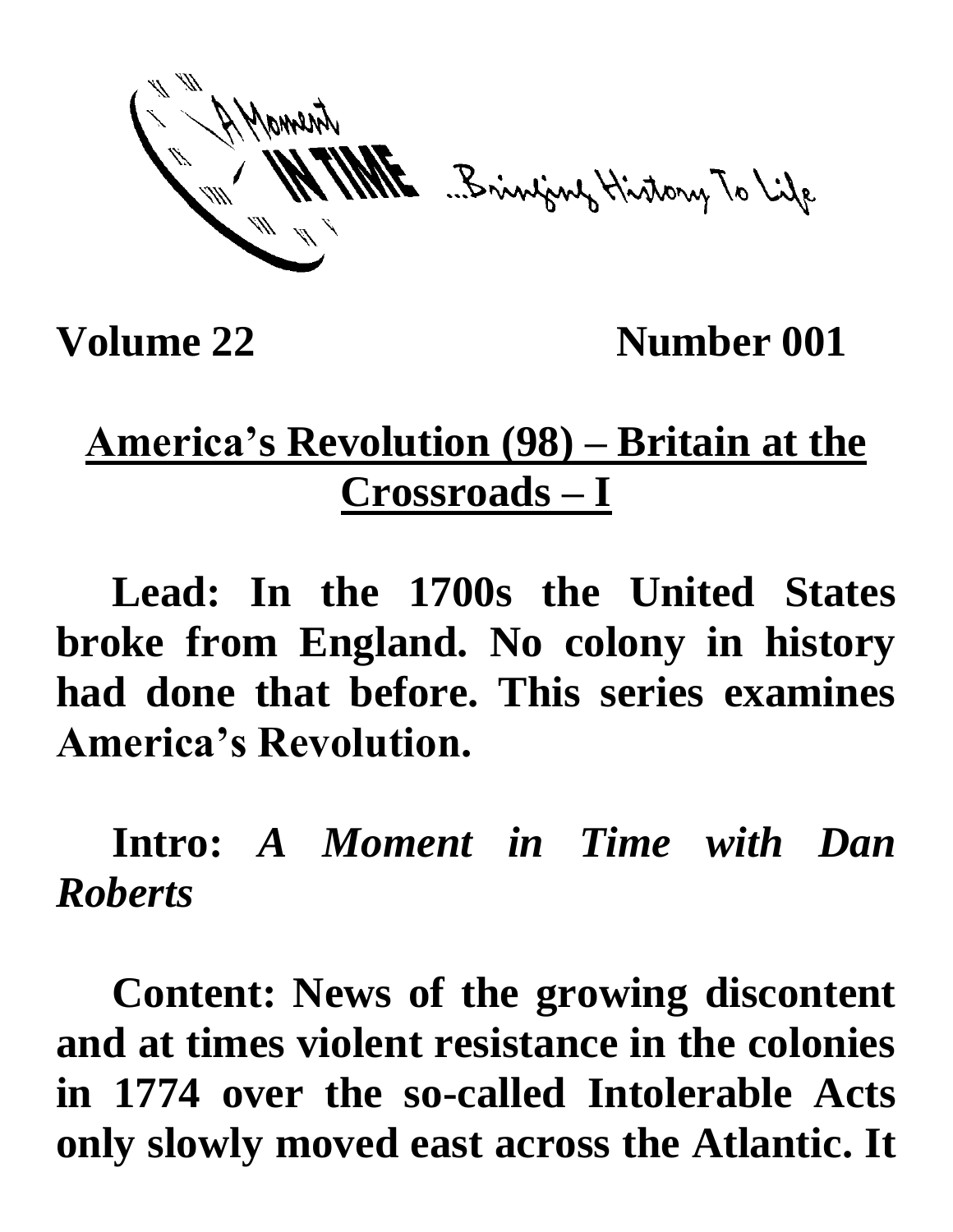**made its way only gradually into the consciousness of the British public, but more importantly that of Britain's leaders. Parliament was in its usual late summer and fall recess so dealing with this colonial dissatisfaction was left to the colonial bureaucrats, the colonial minister and the King. Colonial Secretary, Lord Dartmouth was concerned about reports that weapons were being smuggled from Europe to the colonies, but was more sanguine when he heard news of the First Continental Congress. Though he considered it to be an unlawful assembly, he would be open to its outcome if the meeting produced conciliatory measures. The King was far more skeptical, writing that "the Colonies must either submit or triumph."** 

**First Minister, Lord North, was even more inflexible. As it became evident that America was going to opt for a program of non-**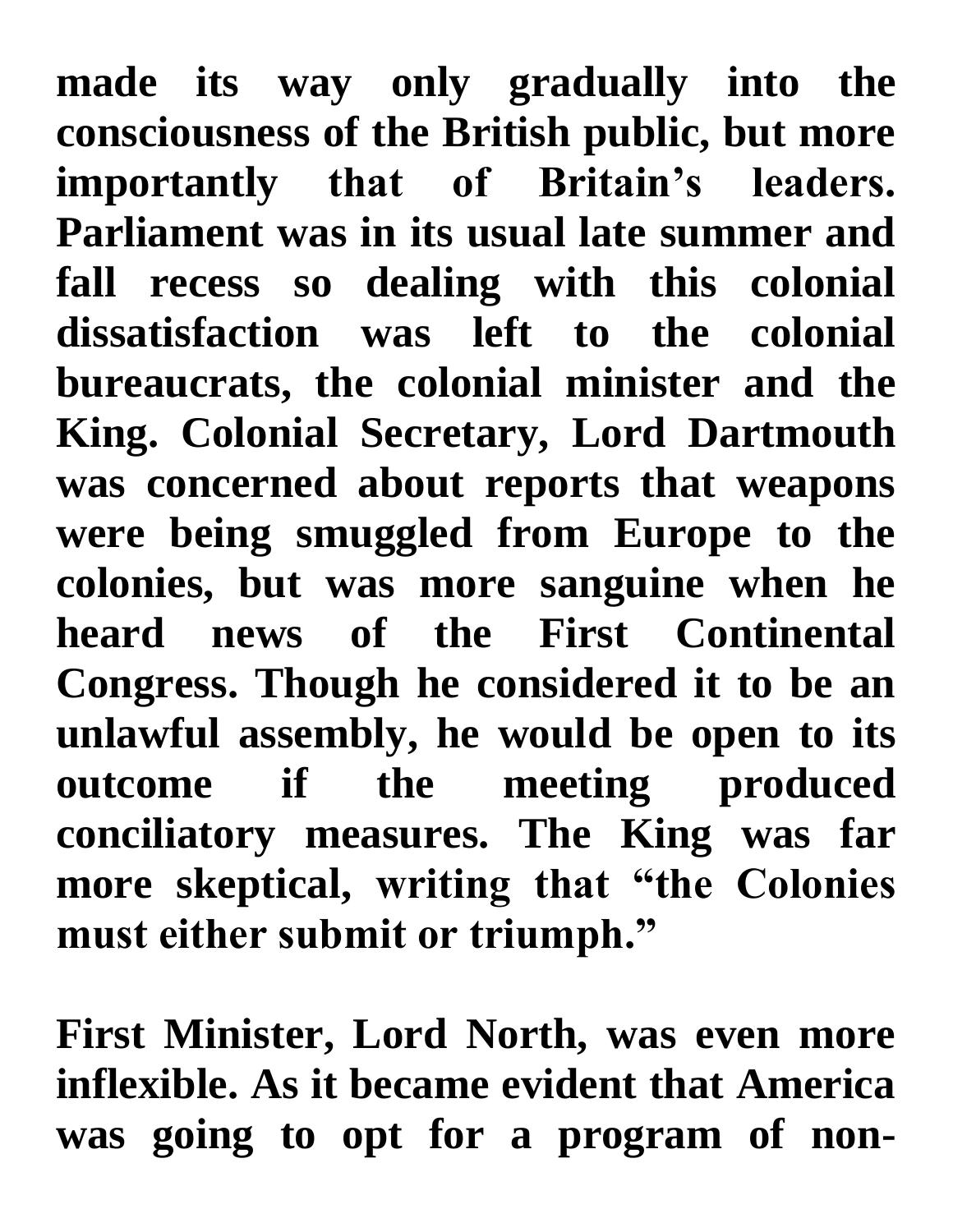**importation, he said, that if the colonies refused to trade with Britain, "Great Britain would take care they should trade nowhere else." He and his political allies then busied themselves with what would come to be called a "snap election" calling for a vote a year before the end of the seven-year parliamentary term. The public was as indifferent to events in America as they were to issues at home, and North's coalition won a powerful new majority. This is the Parliament that would fight and lose the American Revolution. Next time: The desperate Thomas Gage.**

**At the University of Richmond's School of Professional and Continuing Studies, I'm Dan Roberts.**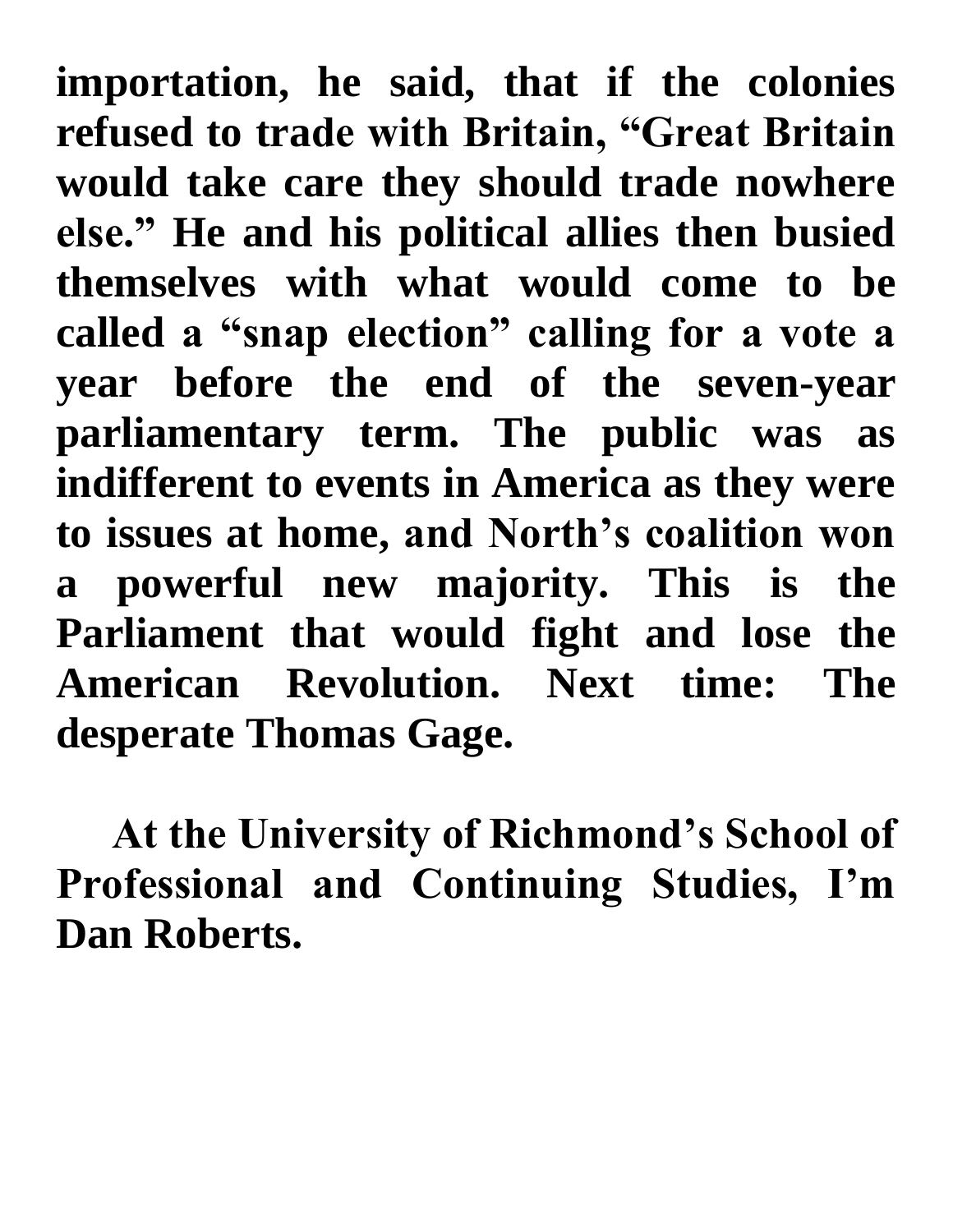## **Resources**

- **Alden, John.** *General Gage in America.* **Baton Rouge, LA: Louisiana State University Press, 1948.**
- **Andrews, Charles M., "The Boston Merchants and the Non-Importation Movement," Colonial Society of Massachusetts,**  *Publications,* **19 (1918).**
- **Brooke, John.** *King George III.* **New York, NY: Constable Publishing, 1972.**
- **Brown, Wallace. "An Englishman Views the American Revolution: The Letters of Henry Hulton, 1769-1776."**  *Huntington Library Quarterly.* **36 (1972).**
- **Christie, Ian and Benjamin W. Labaree.** *Empire of Independence, 1760-1776, A British-American Dialogue on the Coming of the American Revolution***. Oxford, UK: Phaidon Press, 1976.**
- **Donoughue, Bernard.** *British Politics and the American Revolution: The Path to War, 1773-1775.* **Boston. MA: St. Martin's Press, 1964.**
- **Higgenbotham, Don.** *The War of American Independence.*  **Bloomington, IN: Indiana University Press, 1971.**
- **Jensen, Merrill.** *Founding of the American Nation: A History of the American Revolution, 1763-1776***. New York, NY: Oxford University Press, 1968.**
- **Knollenberg, Bernhard.** *Origin of the American Revolution.* **New York, NY: Macmillan, 1960.**
- **Middlekauff, Robert.** *The Glorious Cause: The American Revolution, 1763-1789.* **New York, NY: Oxford University Press, 2005.**
- **Schlesinger, Arthur Meier.** *The Colonial Merchants and the American Revolution, 1763-1776.* **New York, NY: F. Ungar Publications, 1957.**
- **Watson, J. Steven.** *The Reign of George III, 1760-1815.* **New York, NY: Oxford University Press, 1960.**